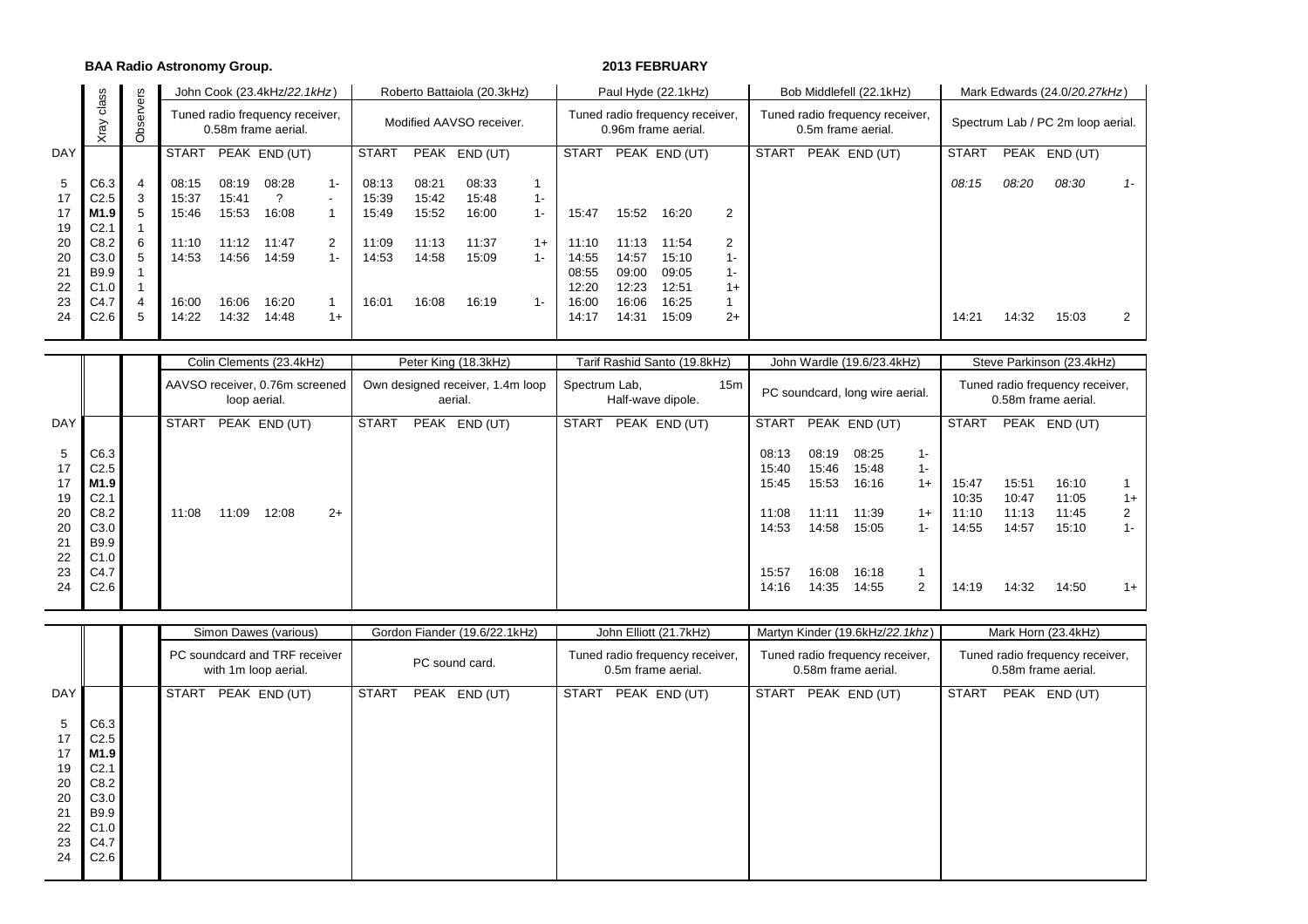## **VLF flare activity 2005/12.**

 $\blacksquare$  C  $\blacksquare$  M  $\blacksquare$   $\blacksquare$  X  $\blacksquare$  Relative sunspot number

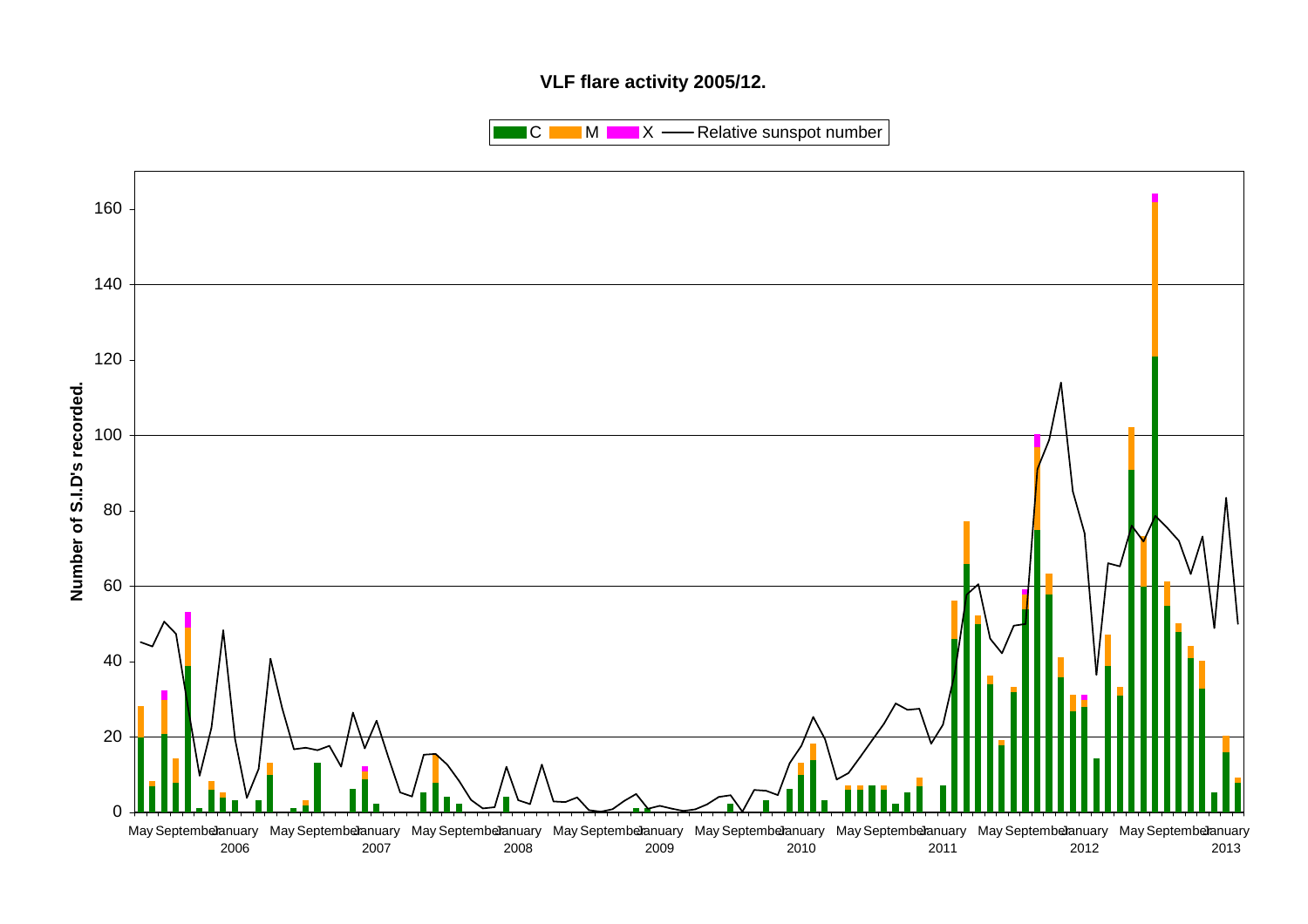# 2013 FEBRUARY

February has been another very quite month, with SID counts down to a level last seen in 2011 January. Looking through the X-ray data from GOES, we have recorded a good sample of the flares, including the only M-class flare of the month. There were no X-class flares, and many days saw only B-class activity.

The M1.9 flare on the 17<sup>th</sup> was well recorded, although rather late in the afternoon at this time of year. The GOES data shows several peaks in X-ray flux prior to the main event:



The C2.5 flare has three peaks, dropping away again before the main M1.9 peak. The SID at 23.4kHz is clear, but difficult to measure without the added GOES detail. The C8.2 flare on the 20<sup>th</sup> was much better timed near midday, and gave a clearer SID.

Both of these were fast flares. In contrast, the C2.6 flare on the 24th was very slow, and almost symmetrical in its X-ray appearance. The SID was nearly lost in the late afternoon.



This chart by Paul Hyde shows 19.6kHz in red, 22.1kHz in blue, and 23.4kHz in yellow. My own recording on the next page has the GOES data added, to highlight the flare's timing: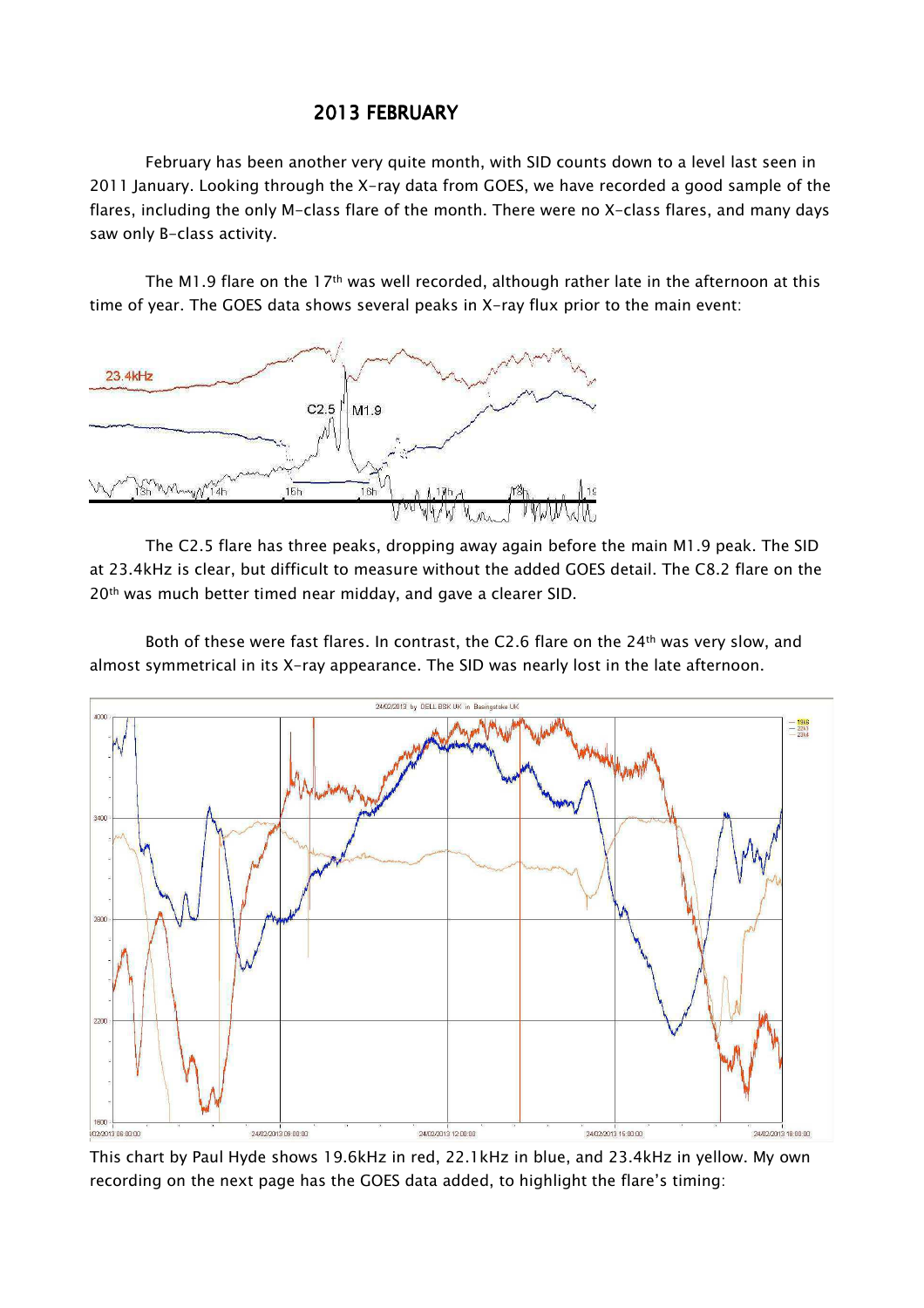

The SID is visible just before the sunset takes over.

### MAGNETIC OBSERVATIONS

Most of the magnetic activity seems to have been caused by very weak filament eruptions and minor CMEs. Just one SSC is listed in the BGS bulletin, at 12:09 on the 16<sup>th</sup>. This is barely visible in the reports received. Very low level disturbance lasted until about 19:00 on the 16<sup>th</sup>. SWPC does not list a particular flare as being responsible for the CME, as there were a number of minor events present at the time.

The most disturbed period started late on the  $13<sup>th</sup>$  and continued through the night into the 14th. Colin Clements has sent his recording:



This shows activity on the 14th. The SWPC indicates that this was due to a prolonged period of sustained negative Bz, although the reason for this is not given. My own recording shows a peak disturbance of about 70nT.

Magnetic reports received from Colin Clements, Gonzalo Vargas and John Cook.

Please note that my E-mail address has now changed. Reports should be sent to jacook@jacook.plus.com